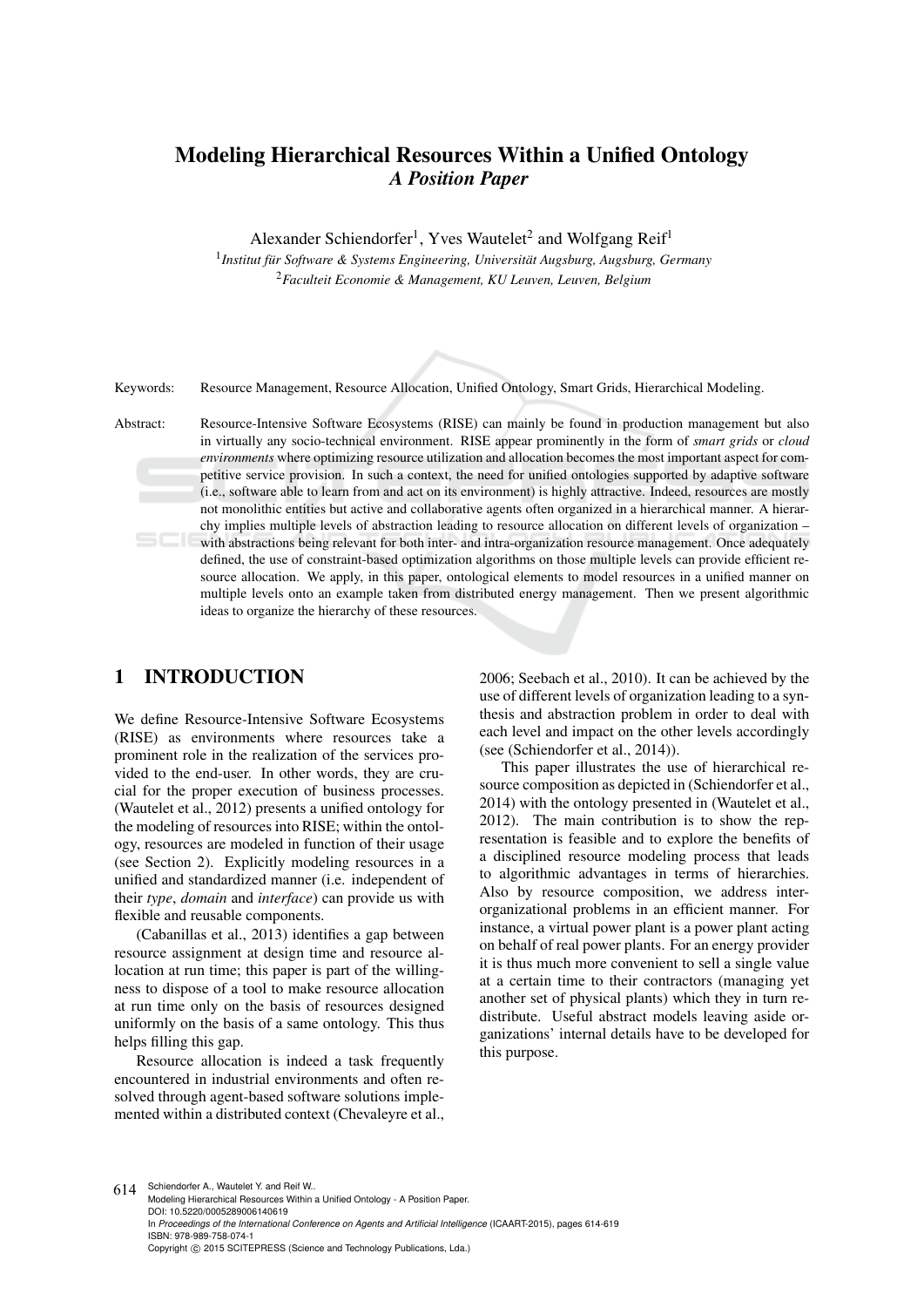

Figure 1: A meta-model representing an ontology for resource representation.

## 2 ABOUT THE UNIFIED-RESOURCE ONTOLOGY

There are numerous definitions of the concept of *resource*. The Merriam-Webster dictionary refers to it as *a person, asset, material, or capital which can be used to accomplish a goal*. While remaining basic, this definition has the interesting aspect of identifying the fact that a resource is not a process (something functional/operational) but should be used for the proper achievement (the goal) of such a process through action(s). This consequently leads to the intuition that resources do own particular skills that are *required* in a functional context (for the realization of processes or services). Within a pool of resources, the requesting service is thus only interested in resources helping it achieving its functional requirements. Nevertheless, depending on their type, resources are *inan-*

*imate* and do have a functional utility (this is the case of *Resource Objects*) or are able to *behave* (this is the case for *Resource Agents*). Resources' offer and demand can consequently not be centralized into a single concept so that *Resource Objects* are *functionality* providers while *Resource Agents* are *competency* providers. Resources *offer* functionalities and competencies while services *demand* them.

In (Wautelet et al., 2012), we model resources as components encapsulating functionalities and competencies and illustrate it on a case study in the steel industry. Figure 1 depicts the unified meta-model using a UML class diagram (OMG, 2011). Details about the concepts and their interdependencies can be found in (Wautelet et al., 2012). The present paper focuses on the hierarchical resource allocation problem within this ontology rather than on functionality and competency modeling.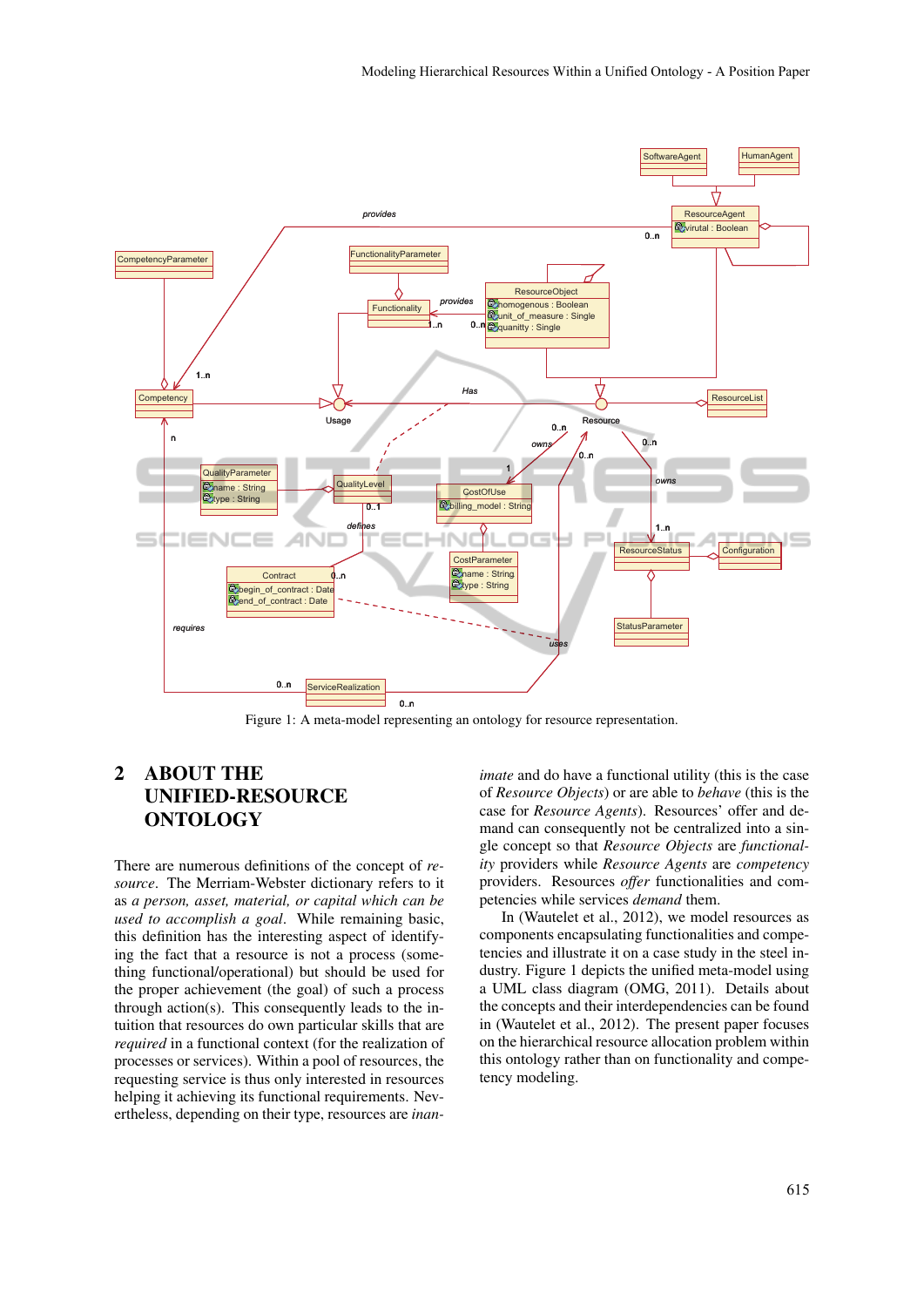

virtual agents are marked by double circles. Figure 2: Resource allocation problems can be solved using a hierarchical decomposition structure. Inner nodes representing

ture. Inner nodes representing virtual agents are marked by double circles.

# 3 DEFINING THE HIERARCHICAL RESOURCE

such that the amount to be the amount of the energy market is met. The energy power plants. The resulting complexity of the system induces a possible hierarchy among resources in the sense that a Resource Object or a the deviation between demand and production must<br>Resource least as the total of the deviation between demand and production must be coordinated to leave the utility frequency in a well-<br>i.e., a resource made of other resources advertising defined band (e.g., [49.8, 50.2] Hz in Europe). functionalities/competencies – or be *atomic* – i.e., moder or right 1 by the composition association<br>on the ResourceObject and ResourceAgent  $\frac{1}{2}$  concepts themselves. This is represented into the meta-<br>  $\log$  by the composition association<br>  $\log$  and ResourceAgent The ontology presented in (Wautelet et al., 2012) in the sense that a ResourceObject or a ResourceAgent can either be an *assembly* – not made of other resources advertising functionalitites/competencies. This is represented into the metamodel of Figure 1 by the composition association

A *Resource Agent* taking the form of an assembly that is issued of the combination of other resource agents is called a *Virtual Agent* (*VA*). The VA then organization. This is shown in the ontology by the boolean field *virtual* in the ResourceAgent class.

For the sake of an *homogeneous ResourceObject*. In in advance and are binding for all involved parties. light the case of an *homogeneous ResourceObject*. Indeed, a resource like electrical energy is said to be available in a defined *quantity*. Within the case study of Section 4, a quantity  $x_R$  of an homogeneous resource is to be provided by  $n$  providers  $x_i$  such that how a certain quantity of such a resource can be hierarchically provided.

#### **SERVICE REALIZATION PROVIDE ENERGY** AT  $\lim_{\langle x_1,...,x_n \rangle} \sum_{i=1}^n c_i(x_i)$  sub **INDUTION IN A VIRTUAL** We illustrate how the unified-resource ontology<br>
We illustrate how the unified-resource ontology 4 CASE STUDY: ENERGY DISTRIBUTION IN A VIRTUAL POWER PLANT

In conventional energy systems, a small number of  $\frac{d}{dx}$  at 15.17.16, expressional energy systems, a small number of The bm and hy power plants can firstly be defined as *ResourceAgent*. We define: rather large and inflexible power plants – such as coal or nuclear power plants – come up for the majority

ALLOCATION PROBLEM<br>
Internewable energy providers. Examples of the lat-The optology presented in (Woutelet et al. 2012) ter providers are wind, hydro, photovoltaic or biogas of the power production. Environment considerations as well as the limited availability of fossil fuels in the future motivate to use a larger number of smaller but renewable energy providers. Examples of the latpower plants. The resulting complexity of the system puts stress on the control of the production. Indeed, be coordinated to leave the utility frequency in a welldefined band (e.g., [49.8,50.2] Hz in Europe).

"Smart Grid" systems (Ramchurn et al., 2012). A by that is issued of the combination of other resource ergy at specific time steps by issuing a contract at an  $\frac{1}{2}$  concrete that a virtual power provide (cus-<br>manages the tasks of its subordinates representing an *tomers with) energy mathemax at defined cost and time slots* is organization. This is shown in the ontology by the divided into sub-services that the contractors (which had no server  $\ell$  and  $\ell$  and  $\ell$  and  $\ell$  and  $\ell$  and  $\ell$  and  $\ell$  and  $\ell$  and  $\ell$  and  $\ell$  and  $\ell$  and  $\ell$  $\frac{1}{\sqrt{1-\frac{1}{\sqrt{1-\frac{1}{\sqrt{1-\frac{1}{\sqrt{1-\frac{1}{\sqrt{1-\frac{1}{\sqrt{1-\frac{1}{\sqrt{1-\frac{1}{\sqrt{1-\frac{1}{\sqrt{1-\frac{1}{\sqrt{1-\frac{1}{\sqrt{1-\frac{1}{\sqrt{1-\frac{1}{\sqrt{1-\frac{1}{\sqrt{1-\frac{1}{\sqrt{1-\frac{1}{\sqrt{1-\frac{1}{\sqrt{1-\frac{1}{\sqrt{1-\frac{1}{\sqrt{1-\frac{1}{\sqrt{1-\frac{1}{\sqrt{1-\frac{1}{\sqrt{1-\frac{1}{\sqrt{1-\frac{1}{\sqrt{1-\frac{1$ Clearly, the higher coordination demand between production and demand is a resource-intensive process and calls for IT-based solutions: the so-called first step in this direction is the introduction of "Virtual Power Plants", i.e., a single energy provider takes the responsibility of providing a certain amount of enenergy market<sup>1</sup>. This top-level service, *provide (customers with) energy at defined cost and time slots*, is can be organizations or plant providers such as farmers) offer. The contracts are typically traded one day

duction are represented as vectors. Implementing this situation results in solving an homogeneous because it cannot be counted but is the continuation problem, the objective being to allocate available in a defined *quantity*. Within the case study energy to the subordinates as cost-effectively as posof section 4, a quantity  $x_R$  of an homogeneous re-<br>sible such that the amount to be traded at the energy<br>source is to be provided by *n* providers  $x_i$  such that  $\sum_{i=1}^{n} x_i = x_R$ . Figure 2 shows this decomposition and good resource allocation problem without externalinow a certain quantity of such a resource can be intervals (Van Zandt, 1995), i.e. given a total quantity  $x_R$  archically provided. the feature regions that a resource, in a resource, in a resource provider can contribute in  $\alpha$  and  $\beta$ Implementing this situation results in solving an optimization problem, the objective being to allocate market is met. This corresponds to the general onegood resource allocation problem without externaliof a resource, find an allocation  $\langle x_1, \ldots, x_n \rangle$  of the re-

$$
\underset{\langle x_1,\ldots,x_n \rangle}{\text{minimize}} \quad \sum_{i=1}^n c_i(x_i) \quad \text{subject to} \quad \sum_{i=1}^n x_i = x_R
$$

 $\frac{1}{2}$  can be mapped to this scenario. Concretely, we pick the service that a virtual power plant vp has to offer

<sup>1</sup> see, e.g., https://www.regelleistung.net for the German energy market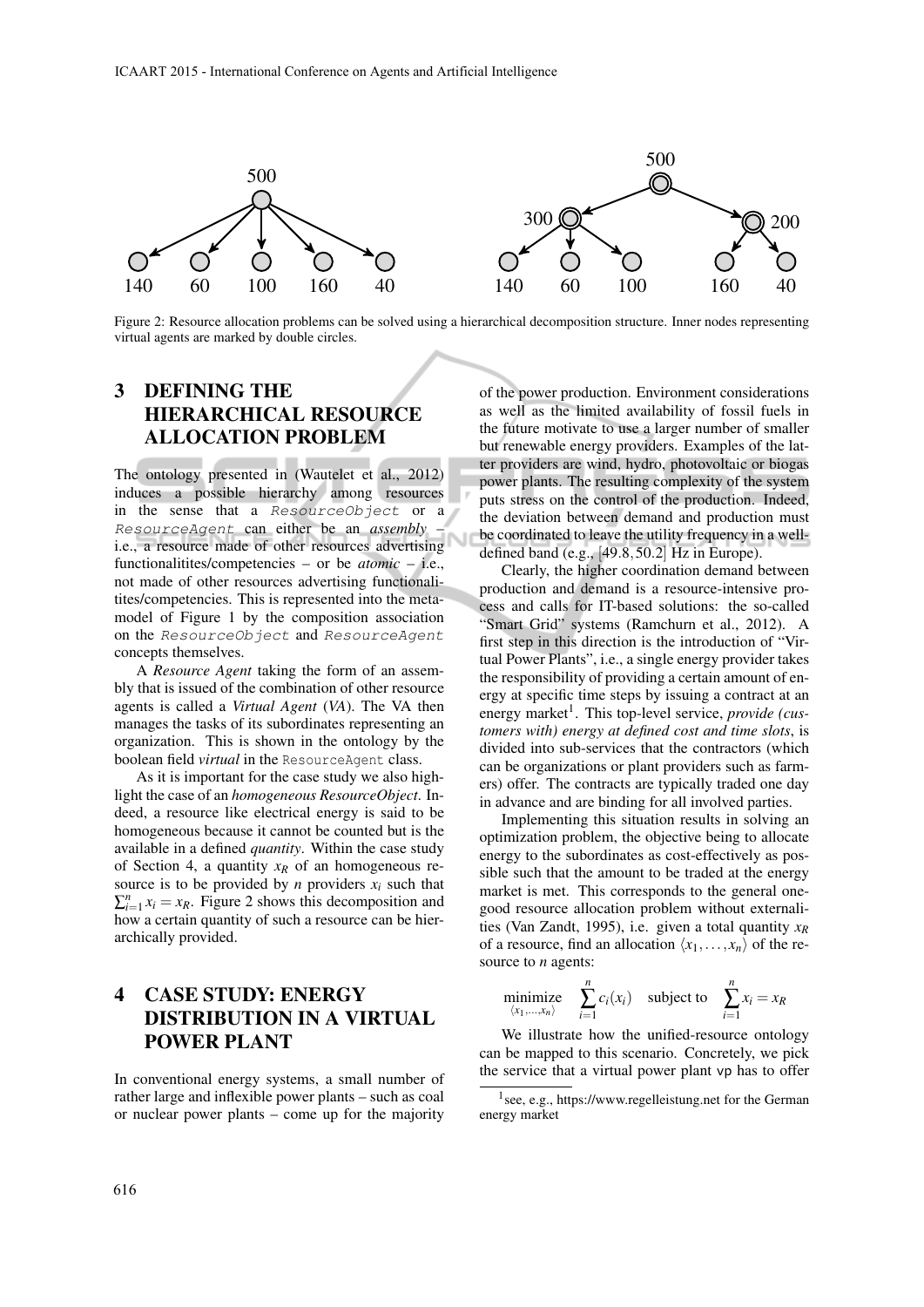when committed to a certain set of operating reserve for the following day. Assume that we bid to sell 500 KW at 14:00, 600 KW at 14:15, 700 KW at 14:30, and 400 KW at 14:45. For sake of simplicity, these quantities representing the bid for one hour of production are represented as vectors. In total, this amounts to a provided power of 2200 KWh resulting in costs of 3300  $\in$  at 1.5  $\in$  per KWh. Assume that vp has two plants available: a biomass power plant bm, and a hydro plant hy. All power plants, virtual or not, are represented by the concept ResourceProvider which is a specialization of a resource agent that contains a set of intervals feasReg for the feasible regions that a resource provider can contribute in.

As discussed, the aim of the paper is to highlight the representation of resources on multiple levels of abstraction. Figure 3 shows two levels of granularity within the unified ontology, of course there could virtually be an infinity of levels. The service to be realized is the service *Provide energy at defined cost and time slots*. The contract

- Service Realization Provide energy at defined cost and time slots.
	- **Input** contract:  $(500,600,700,400)$  at 14:00 at costs  $\leq 3300 \in$ .<br>bm : I

ResourceProvider hy : ResourceProvider

**Requires** Resource  $e_{vp}$  500 at 14:00,  $e_{vp}$  600 at 14:15, etc.

The bm and hy power plants can firstly be defined as *ResourceAgent*. We define:

#### Resource ResourceProvider bm

Type Resource Agent

Attribute feasible Regions : [0,0], [100, 400]  $costs: 1.7 \in per KWh$ 

Having the  $[0,0]$  interval present indicates that the agent can be disconnected from contributions and if it does contribute, it has to do so above a minimal level. The same description can be made for the Resource-Provider hy. The feasible regions and costs for that other power plant (hy) is given by  $\{[0,0][50,300]\}$  at  $1.2 \in$ .

Next, we define the energy resource provided by a plant as *ResourceObject*, more specifically:

### Resource Energy *e*bm

Type Resource Object Attribute quantity and unit

Provides Electrical Energy

The same description can be made for Energy *e*hy. Finally, we illustrate the aggregation of the resources like:

Resource AggregateEnergy *e*vp

Type Resource Object **Provides** Energy equal to  $\sum_{a \in \{bm, h\}} e_a$ 

Resource VirtualPlant vp

Type Resource Agent

Aggregates bm, hy

Attribute virtual: true, feasible Regions: [0,0], [50, 700], cost: \*piecewise linear function\*

Figures 2 and 3 show the modeling of the two levels of hierarchy using object diagrams. In the lower side of the picture the lowest level of abstraction is represented while the upper side of the picture shows how a virtual agent can be built out of a composition of resource agents.

After the description and the illustration on the Figure, it is important to highlight that we can express constraints on production (of energy in this particular case) within instances between the association class between the *ResourceAgent* instance and the *Competency* one. Typically the *Contract* instance is part of the *Service Level Agreement* (*SLA*) that is expressed at *Service Realization* instance level as a composition of *Contract* instances for the realization of the service. The building of the global SLA can thus also be expressed on multiple levels and be rolled-up and drilled-down on multiple levels.

## 5 SOLVING HIERARCHICAL RESOURCE ALLOCATION

Once the resource agents are modeled adequately, we can use model abstraction to reduce the complexity of the optimization problem faced when solving cost-effective resource allocation. First, for each inner node in the hierarchy, a set of models of underlying resource agents is collected and abstracted into a single one (representing the group's capabilities) and can be handed over to the subordinate agent. Second, the resource allocation can be performed in a top-down and recursive manner. Algorithms as described in (Schiendorfer et al., 2014) come into play. We illustrate the concept with the case study and show the simplest of all techniques, finding the general feasible regions of one virtual power plant. To do so, we essentially combine all feasible intervals of the underlying agents and merge overlapping intervals. If we activate only bm, {[100,400]} is possible, if we activate only hy,  $\{50,300\}$  is viable. Switching both off enables the [0,0] interval and switching both on means that the resulting interval is given by [150,700], hence we obtain the in-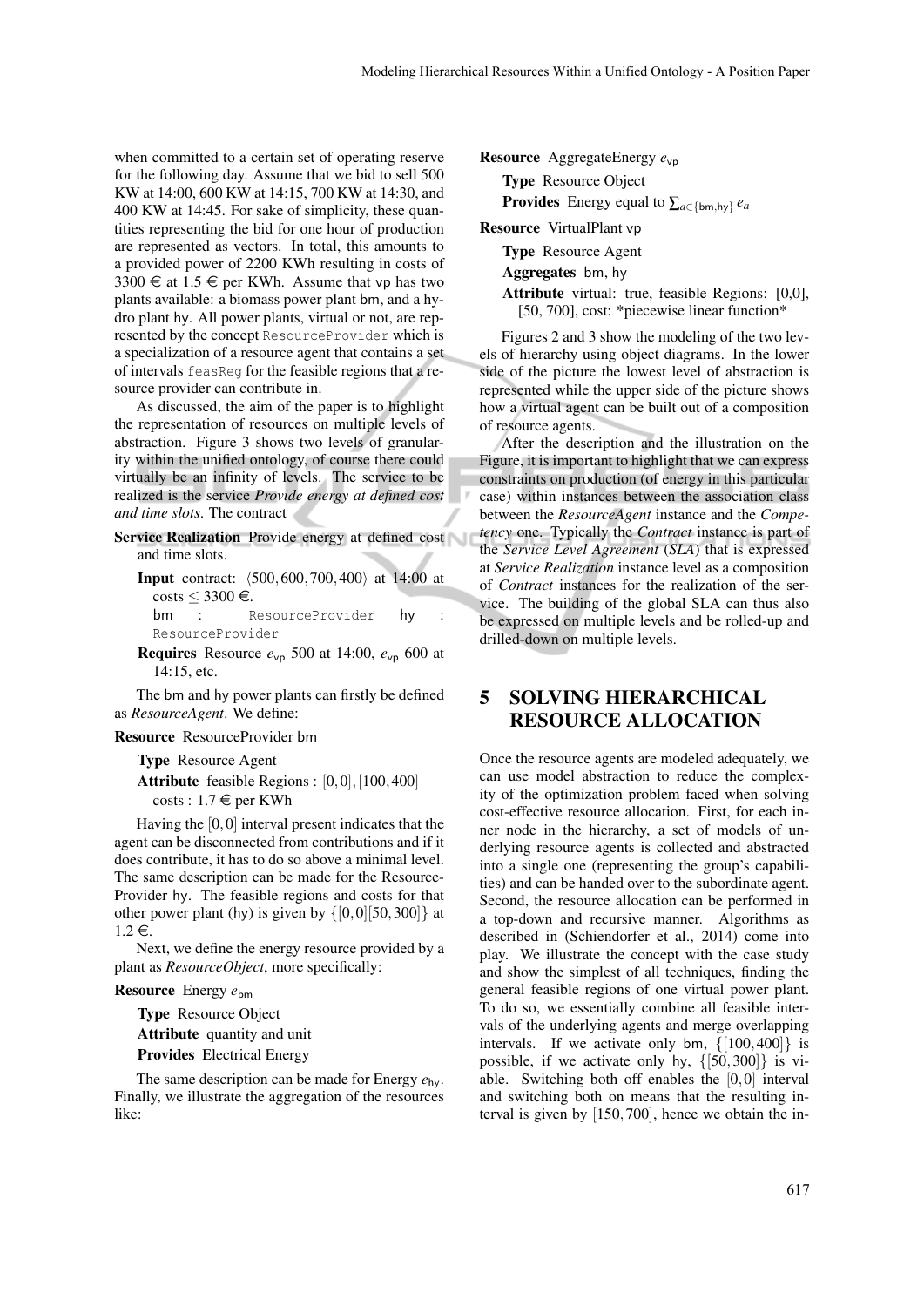

Figure 3: Resource Modeling on Various Levels of Abstraction.

tervals {[0,0],[50,300],[100,400],[150,700]}. However, from an outside perspective the concrete configurations do not matter (e.g., if 150 is provided by  $(0,150)$  or  $(50,100)$ ) but only the feasible and infeasible regions. This abstracted view is achieved by merging overlapping intervals yielding  $\{[0,0],[50,700]\}.$ 

The abstracted model does not show particulars of the underlying agents and can hence be seen as a means to perform efficient intra-organization communication as superordinate agents need only to worry about a defined interface (e.g., consisting of the available feasible regions of an abstracted *ResourceAgent* and its cost function). This cost function can be found by a an approach based on sampling, i.e., repeatedly solving a combinatorial problem to build an approximation of the cost function. For our concrete example, we sketch the steps involved for mapping production to costs (input and output pairs are collected to form piecewise linear functions):

- 1. Solve for *minimize* costs, given that the combined production is 0
- 2. Solve for *minimize* costs, given that the combined production is 50
- 3. Solve for *minimize* costs, given that the combined production is 55
- $4. \cdot \cdot \cdot$

## 6 CONCLUSION

RISE can benefit from unified modeling mechanisms particularly for environments requiring to be expressed on multiple hierarchical levels. We have, in this paper, illustrated hierarchical modeling of resources within the context of smart grids as well as the impact onto the resource allocation problem. Ex